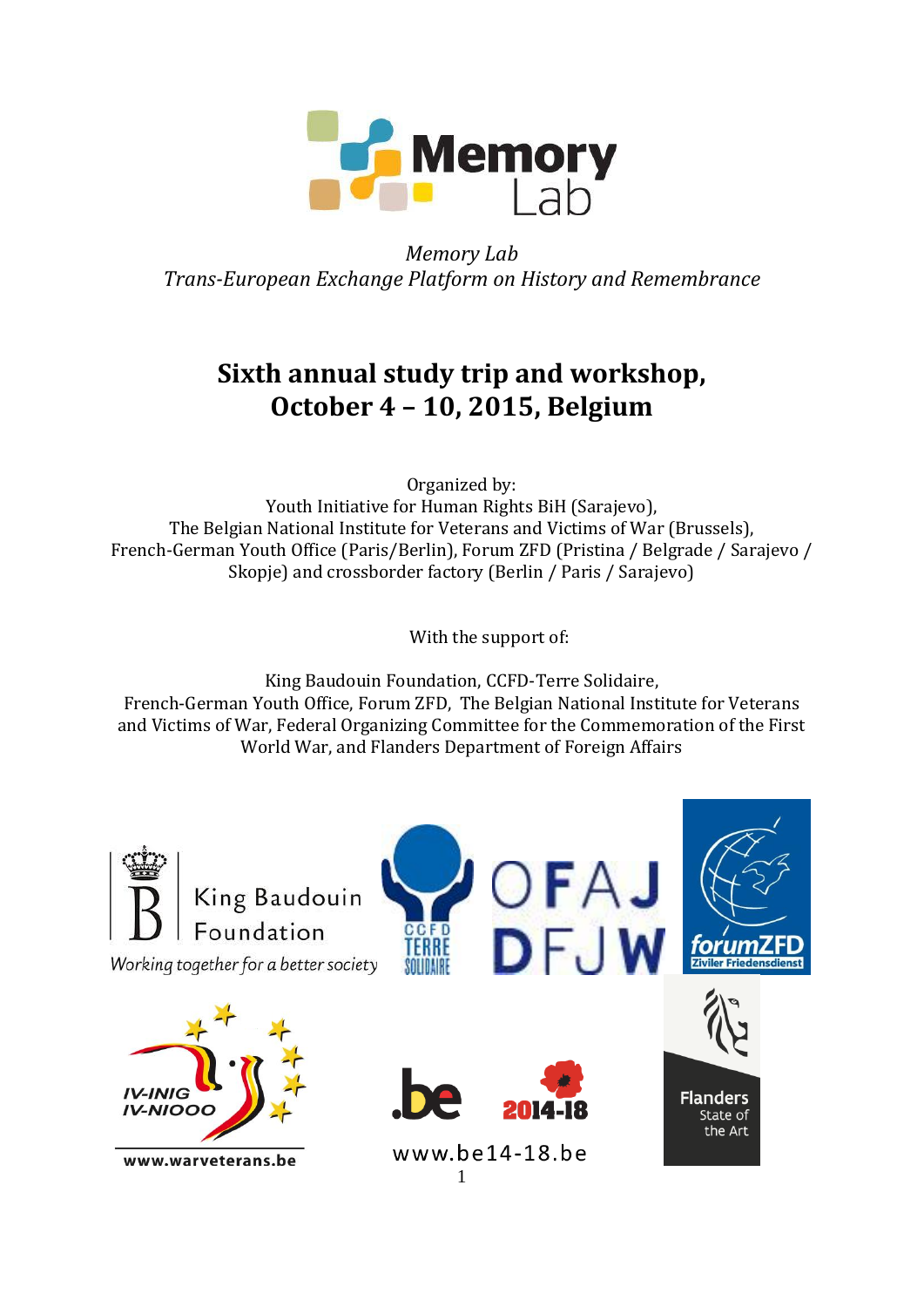#### **1. Development and aims of the platform:**

The trans-European platform "Memory Lab" brings together initiatives in the field of dealing with difficult pasts (wars, dictatorship) from different countries of Western/Central Europe and South Eastern Europe. The aims of this informal platform are to deepen mutual knowledge, exchange experiences, build capacities, facilitate contacts and realize common projects. Its general purpose is to strengthen self-critical and constructive approaches of dealing with the past as part of civic education and democracy-building, and to contribute to the integration of the countries of the former Yugoslavia into a common European civil society and memory space. The platform is organized around an annual study trip and workshop. The project was launched, under the name "Dealing with difficult pasts in the Western Balkans and Western/Central Europe", in June 2010 with a first workshop in Sarajevo, and continued in 2011 with a workshop in Prijedor, and a study trip to Jasenovac, Donja Gradina and Vukovar. In the following years, the workshop and study trip took place in France (2012), in Germany and at the German-Polish border (2013), and in Kosovo and Macedonia (2014). - Several bilateral or multilateral cooperation and activities involving different participating organizations have resulted from these annual meetings. For more information see:<http://www.memorylab-europe.eu/>

### **2. Target group:**

40 representatives of memorial centers, historical museums, NGOs and other organizations/ initiatives from South Eastern Europe (especially Bosnia and Herzegovina, Croatia, Kosovo, Macedonia and Serbia) on the one hand, and from Western and Central Europe (especially France and Germany) on the other hand, who are active in the field of dealing with difficult pasts (wars and dictatorships in Europe during the  $20<sup>th</sup>$  century), especially around memory sites and in the educational field.

### **3. Study trip and workshop 2015 in Belgium:**

After Kosovo and Macedonia in 2014, the sixth edition of the annual study trip and workshop will return to Western Europe and take place from  $4<sup>th</sup>$  to  $10<sup>th</sup>$  October 2015 in Belgium. The specific aims of this study trip and workshop are:

- To explore Belgium and its history, with a specific focus on World War I and Belgian Colonial History, through visits of historical sites, monuments and museums.

To discuss current Belgian memorialization of its past and the challenges it faces, through meetings and debate with academics and persons working in the field of Remembrance and Remembrance education.

- To explore and discuss possibilities and challenges to present a history of Europe and to develop a common European memory.

To connect the experiences from Belgium with the situations and remembrancework in other European countries, and to discuss what other countries can learn from historical experiences and remembrance-work in Belgium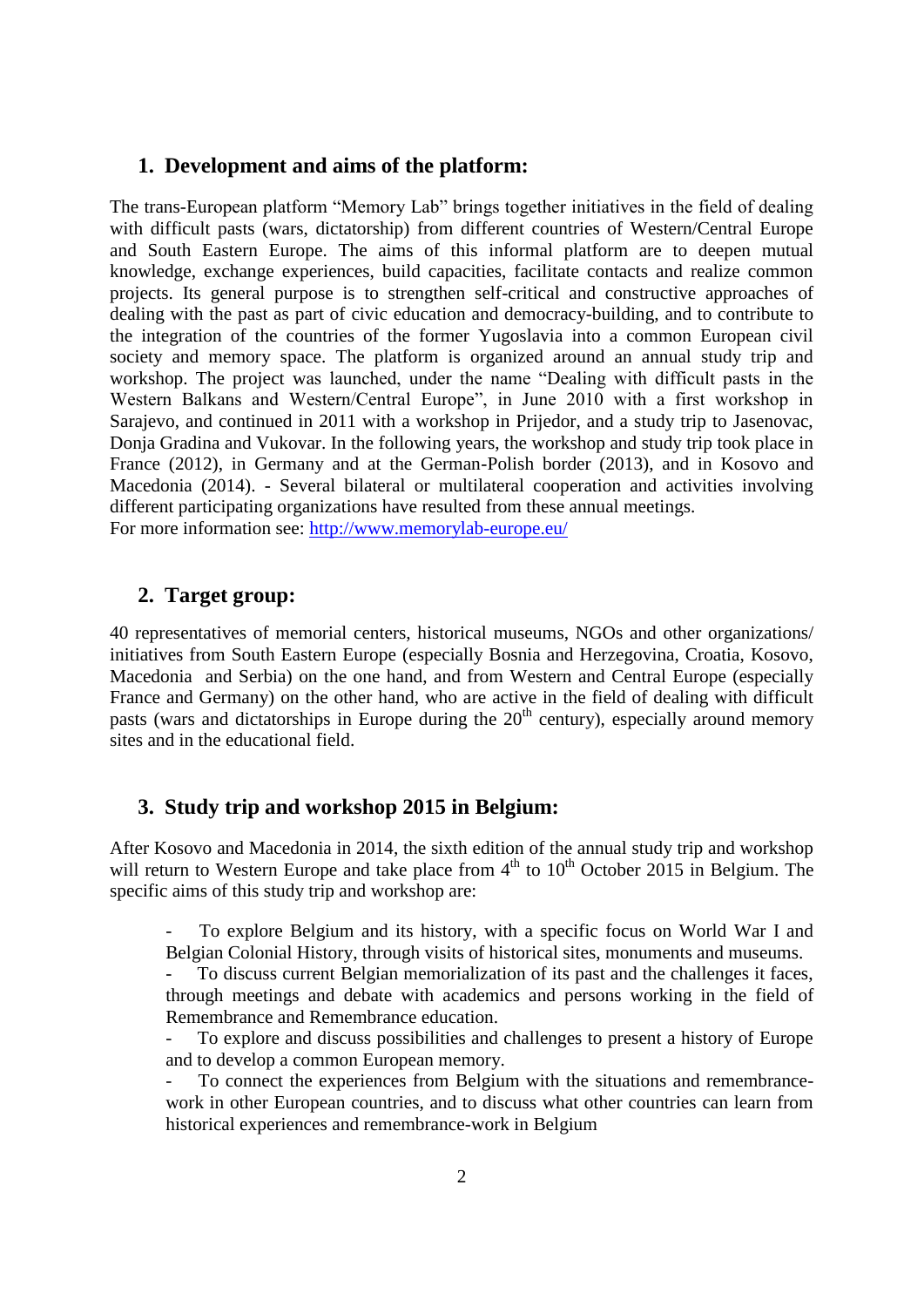- To deepen contacts and cooperation and to provide a space to develop future activities between the participants of the Memory Lab - platform.

The program will consist of a combination of guided visits of memory sites, meeting with experts and working sessions within the group. The workshop will take place in Brussels, the capital of Belgium and of the European Union, with excursions to memory sites in Wallonia and to Flanders, in order to explore remembrance challenges in the two different regions of Belgium.

### **PROGRAM:**

### **Sunday, 4th October 2015:**

Arrival of participants to Brussels 20.00: Welcome dinner at the restaurant *The Grapevine*, Luxemburgplein 11, 1050 Brussels

### **Monday, 5 th October 2015: Brussels**

8:45: Meeting in the hotel lobby / Walk to the International Press Centre

9.00 -10:30: Introduction into the program / Presentation of the participants

10:30 – 10:45: Coffee break

10:45 – 12:45: "Belgium for dummies": introduction into the history of Belgium, with Valerie Rosoux and Axel Tihon

12:45 – 13:45: Lunch at the International Press Centre

14.00 -16.00: Memory Walk through Brussels to discover the city's colonial heritage, with Lucas Catherine, author of the book "Walking to Congo"

16.00 – 16:30: Coffee break

16.30 – 18.30: Belgium's colonial memory: an interactive round table on the place of colonial history in Belgium, with representatives from the African Museum in Tervuren and the NGO "Justice and Democracy".

19.00: Dinner at *Le Roi d'Espagne*, Grote Markt 1, 1000 Brussel

### **Tuesday, 6 th October 2015: Liège/ Dinant**

9.00: Departure by bus

10.00 – 11.30: Visit of Fort de Loncin World War I Memorial Site (Liège)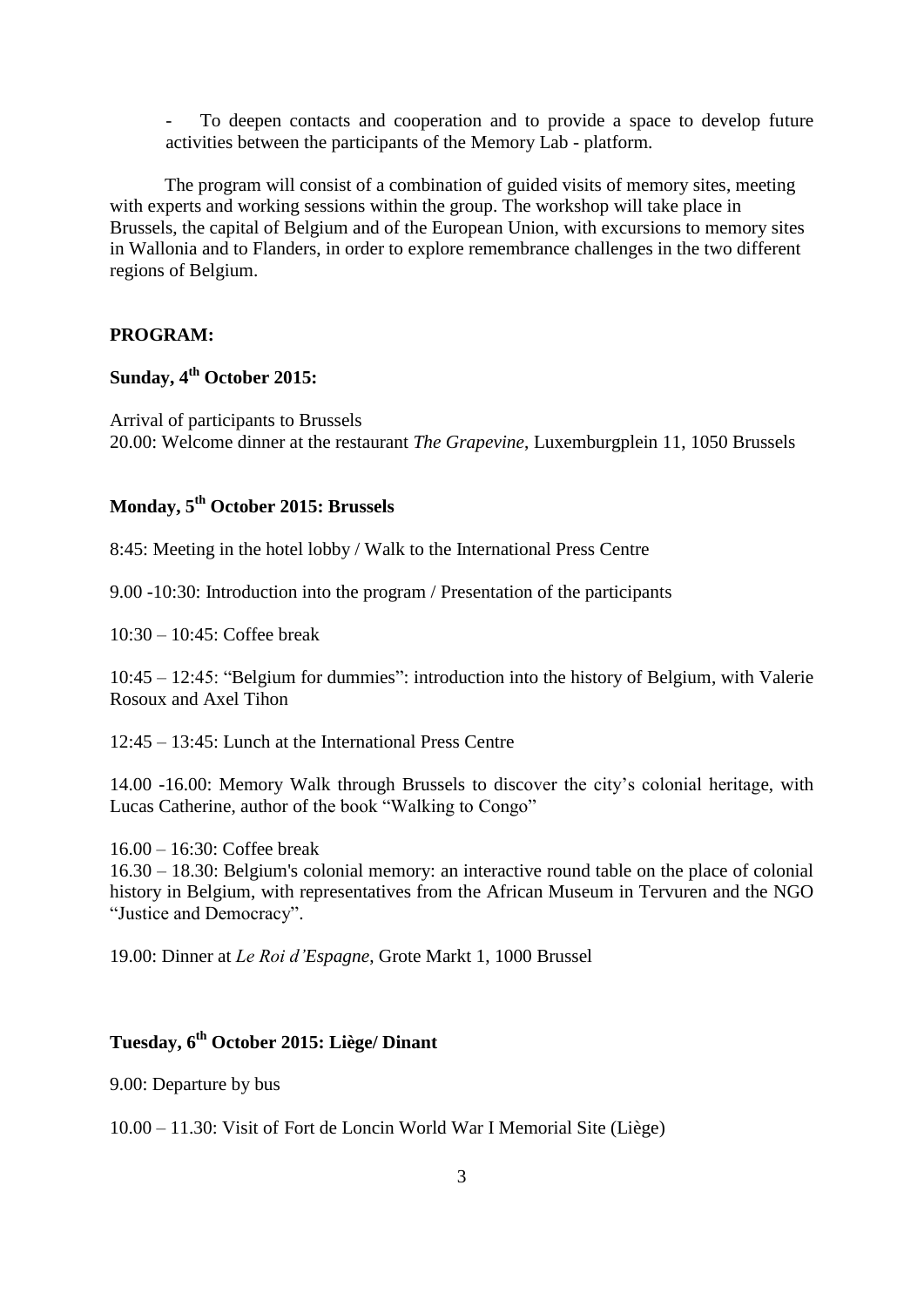11.30 – 12.00: Coffee break

12.00: Travel by bus to Dinant

13.00 – 14.00: Lunch in Dinant at *Le Moma*, Chaussée de Namur 73, 5537 Annevoie-Rouillon

14.00 – 15.30: Visit of memory sites related to World War I in Dinant

15.30 – 16.30: City Hall - Q&A-session about the visit of Dinant and drink offered by the Mayor of Dinant

16.30: Travel back to Brussels

18.00 – 19.00: Feedback session about the day (at The Belgian National Institute for Veterans and Victims of War, Regentlaan 45-46 Blvd du Régent, 1000 Bruxelles)

19.00: Free Dinner

### **Wednesday, 7th October 2015: Ypres / Ieper**

8.00: Departure by bus

10.00 – 12.00: Visit of Yser Tower Memorial and Museum related to World War I, the Peace Movement and the Flemish Movement

12.00 – 13.00: Lunch in Diksmuide, Restaurant *Lettenburg*, Lettenburgstraat 15, 8600 Diksmuide

13.45 – 14.30: Introduction into the In Flanders Fields Museum about the First World War in the West Flanders front region

14.30 – 15.30: Visit of the In Flanders Fields Museum

15.30 – 15.45: Coffee break

 $15.45 - 16.15$ : O&A-session about the visit

16.15 – 18.00: Art Workshop "Coming World Remember me", related to the 600.000 victims of World War One in Belgium

18.00 – 20.00: Individual walk through Ypres and dinner at *Brasserie Kazematten*, Bollingstraat 1, 8900 Ieper

20.00: Last-Post-Ceremony

20.15: Travel back to Brussels (arrival approx. 22h15)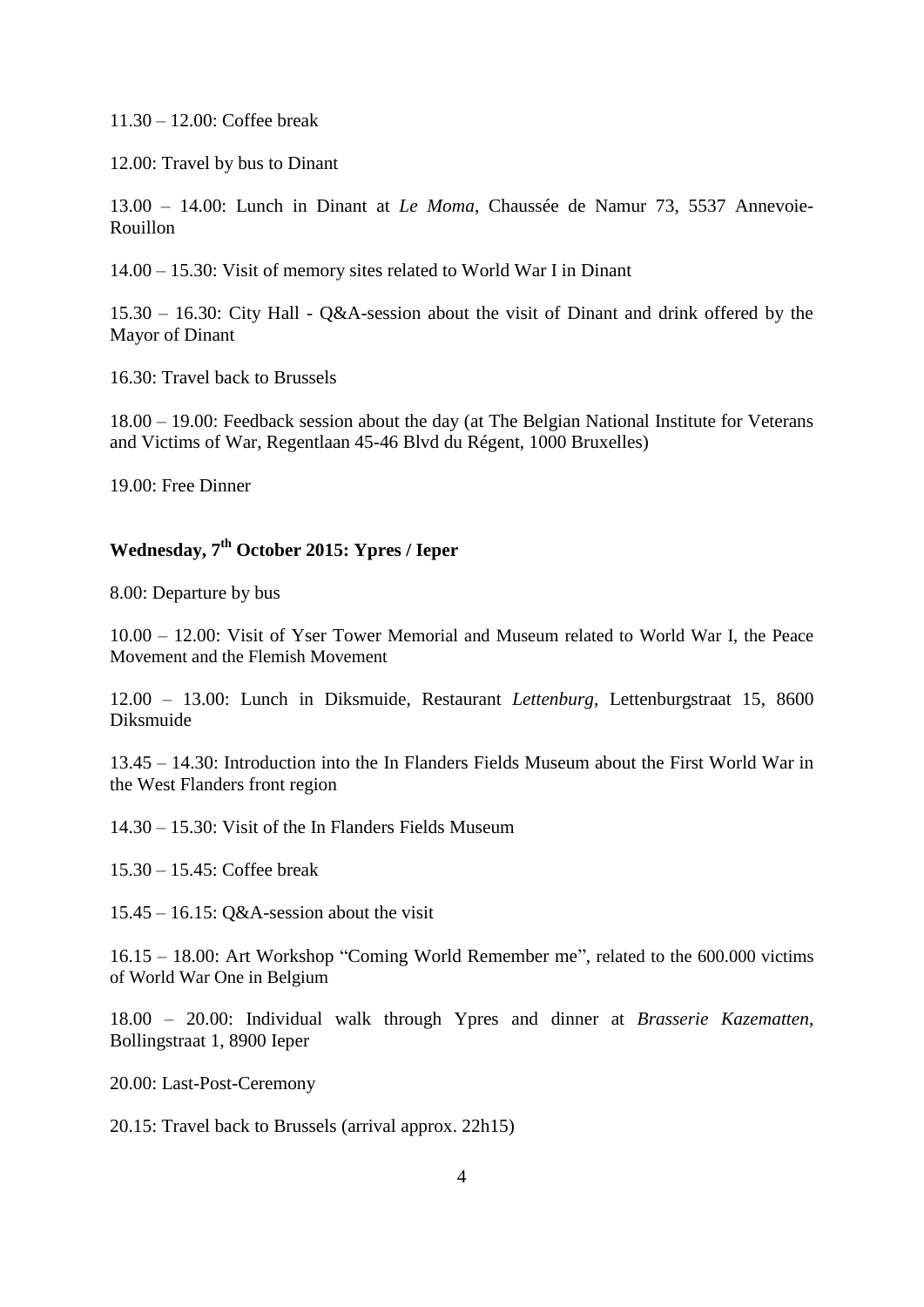### **Thursday 8th October 2015:**

9.00 – 10.15:- Feedback-session about the day in Flanders

10.15 – 10.30: Coffee break

10.30 – 12.45: Discussion on Memory Lab and common activities

12.45 – 13.45: Lunch at the International Press Centre

13.45: Walk to the European Parliament

14.30 – 16.30: Presentation (at the European Parliament) of the "House of European History" project, discussion and visit of the future site

16.30 – 17.15: Walk back to the International Press Centre and coffee break

17.15 – 18.45: What do we understand by European History? Exercise in parallel groups

19.00: Free dinner

#### **Friday, 9th October 2015:**

9.00 – 11.00: Workshops: What can we learn from what we have seen in Belgium for the work on history and remembrance in other countries?

11.00 – 11.30: Coffee break

11.30 – 13.00: Evaluation of the week and perspectives for the future work

13.00 – 14.00: Lunch at the International Press Centre

14.00 – 16.00: Closing session / public discussion: "Belgium and the Balkans: laboratories for an European memory?" with Heleen Touquet, University of Leuven; Maarten Van Alstein, Flemish Peace Institute

16.00 – 20.00: free afternoon

20.00*:* Dinner at Ristorante *Il Buongustaio*, 85 Rue d'Arlon, 1000 Bruxelles

**Saturday, 10th October 2015:** Departure of participants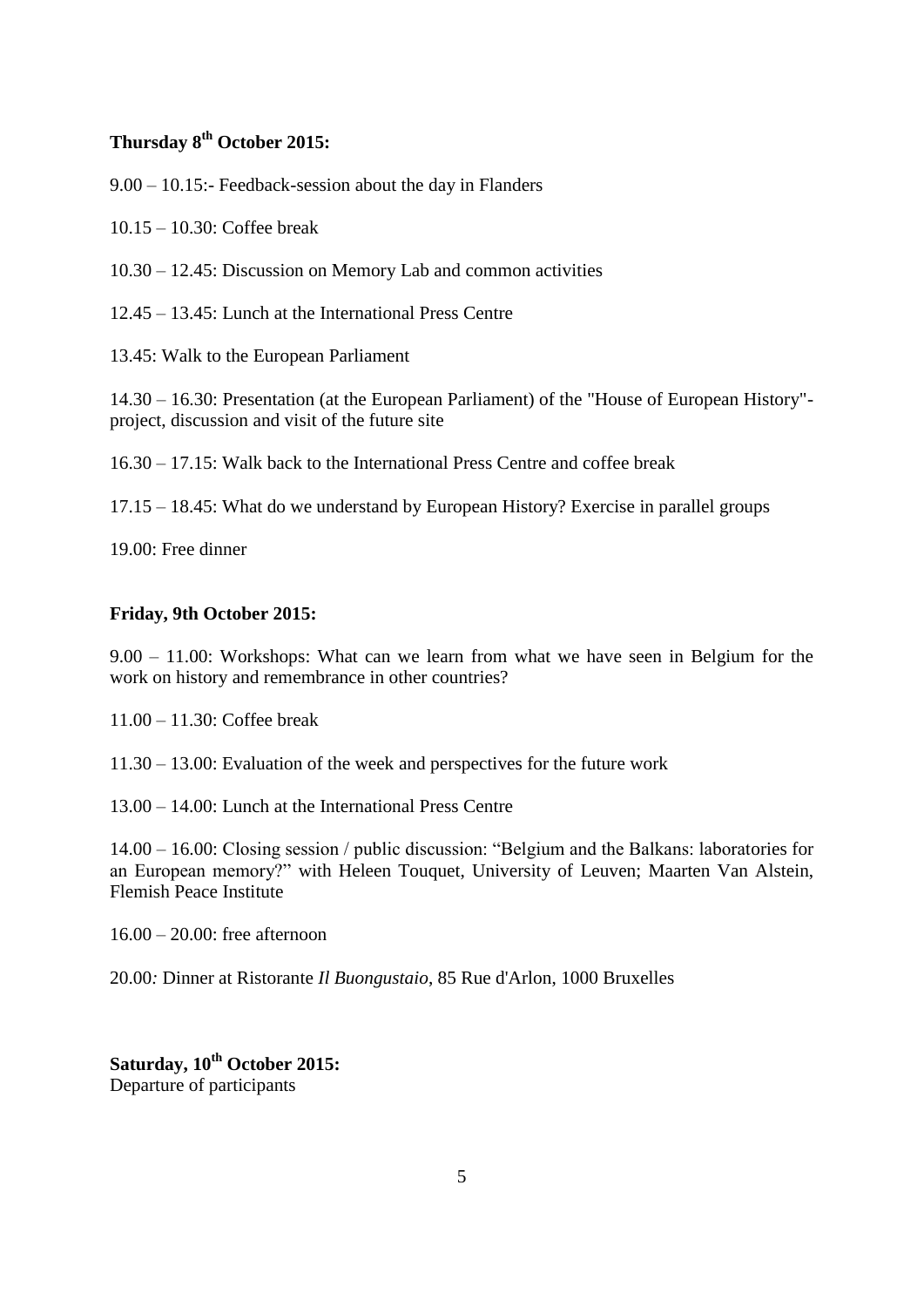### **4. Working languages**

Working languages will be English – Bosnian/Croatian/Serbian, with simultaneous or consecutive translation.

### **5. Accommodation and workshop venue**

Accommodation in Brussels (from  $4<sup>th</sup>$  to  $10<sup>th</sup>$  October 2015):

First Euroflat Hotel Boulevard Charlemagne 50 Brussels 1000 Belgium <http://www.euroflat-hotel-brussels.com/contact.htm>

The accommodation is foreseen in double-rooms or single-rooms.

In order to get from the Airport to the hotel, please take at the Airport the bus number 21, until the station "Schuman"; just nearby the Boulevard Charlemagne where our hotel "First Euroflat Hotel" is located (Boulevard Charlemagne 50). See also:<http://www.firsteuroflathotel.be/index.php/en/contactlocations>

The workshop venue in Brussels is:

International Press Centre (IPC) / Residence Palace 155, rue de la Loi – Blok C 1040 Brussels <http://www.presscenter.org/page/how-to-get-to-the-residence-palace>

### **6. Practical information**

Arrival is foreseen for Sunday  $4<sup>th</sup>$  October 2015, and departure Saturday  $10<sup>th</sup>$  October 2015. The organizers will cover the costs for the accommodation and meals for the length of the program, the program, the translation, the transport during the study trip and the workshop. The travel costs to Belgium for the participants from the Western Balkans will be reimbursed by the organizers on the basis of the cheapest possible travel prices, up to an amount of maximum 300 Euro. For the participants coming from Western/Central Europe, it is expected that that their travel costs are covered by their institution; if the institution cannot take over the travel costs, the travel ticket will be reimbursed up to a certain amount, depending of the available budget.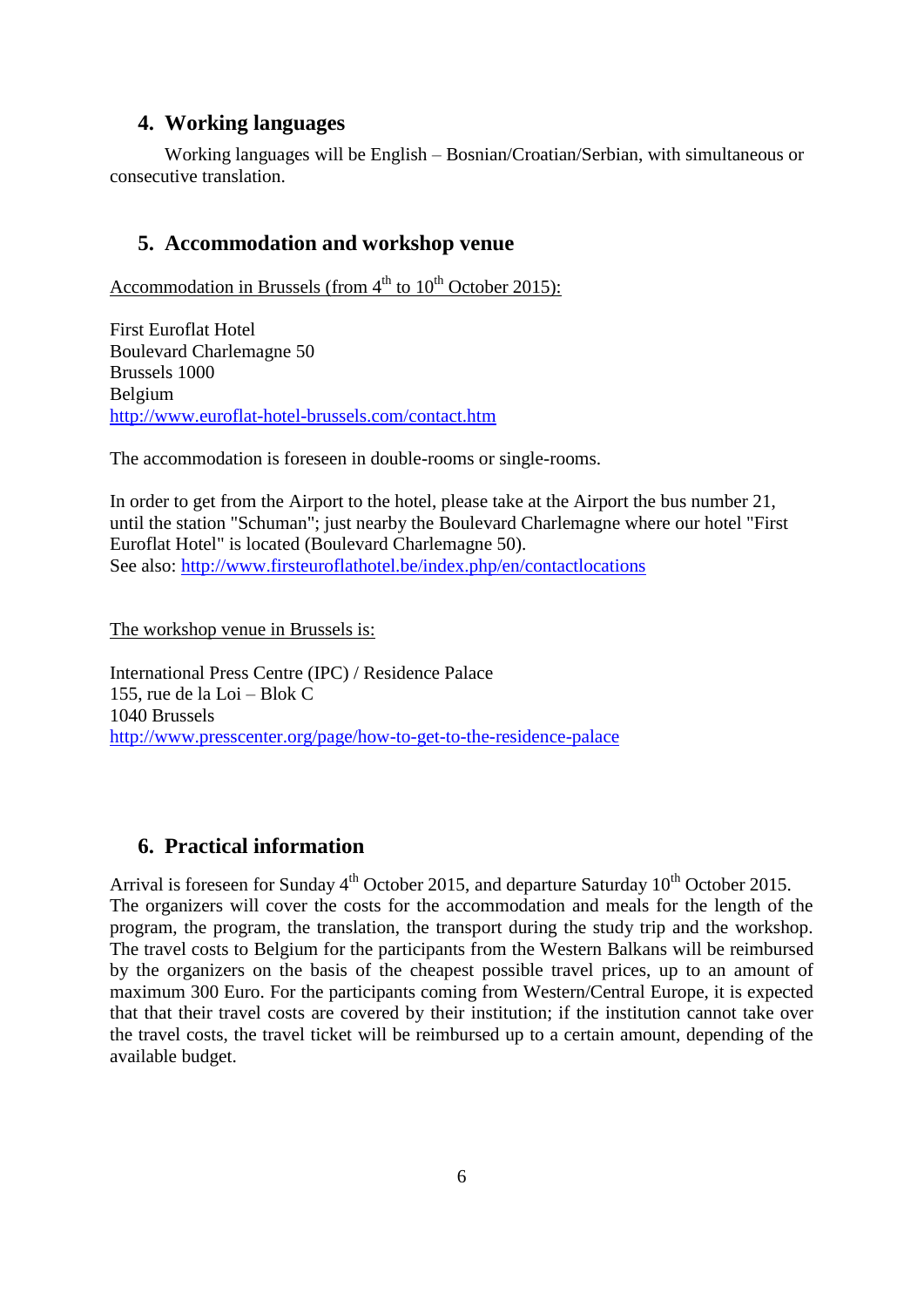### **7. Contacts of the organization team 2015 :**

*Tamara Banjeglav,* Zagreb/Sarajevo*,* [banjeglavt@gmail.com,](mailto:banjeglavt@gmail.com) Mob : +385 98 685 747 (general coordination team and participants)

*Griet Brosens,* The Belgian National Institute for Veterans and War Victims, Brussels, [www.warveterans.be,](http://www.warveterans.be/) [griet.brosens@warveterans.be,](mailto:griet.brosens@warveterans.be) +32(0)477 86 03 39 (coordination program)

*Korab Krasniqi*, Forum ZFD Kosovo Program, Pristina, [http://www.forumzfd.de/en/aboutus,](http://www.forumzfd.de/en/aboutus) [krasniqi@forumzfd.de,](mailto:krasniqi@forumzfd.de) Mob : +386 49 10 10 33

*Alma Mašić,* The Youth Initiative for Human Rights in BiH, Sarajevo, [www.yihr.org,](http://www.yihr.org/) [alma@yihr.org,](mailto:alma@yihr.org) +387 62 33 66 75

*Nicolas Moll,* crossborder factory, Sarajevo / Paris, [www.nicolasmoll.eu,](http://www.nicolasmoll.eu/) [http://www.crossborder-factory.eu/,](http://www.crossborder-factory.eu/) [moll.nicolas@gmail.com,](mailto:moll.nicolas@gmail.com) Mob: +387 62 92 74 07, +33 6 47 55 75 73

*Frank Morawietz,* Special Representative of the FGYO for South Eastern Europe, French-German Youth Office (FGYO), Berlin/Paris, [www.dfjw.org,](http://www.dfjw.org/) [frankmorawietz@web.de,](mailto:frankmorawietz@web.de) Mob: +49 17 36 94 87 93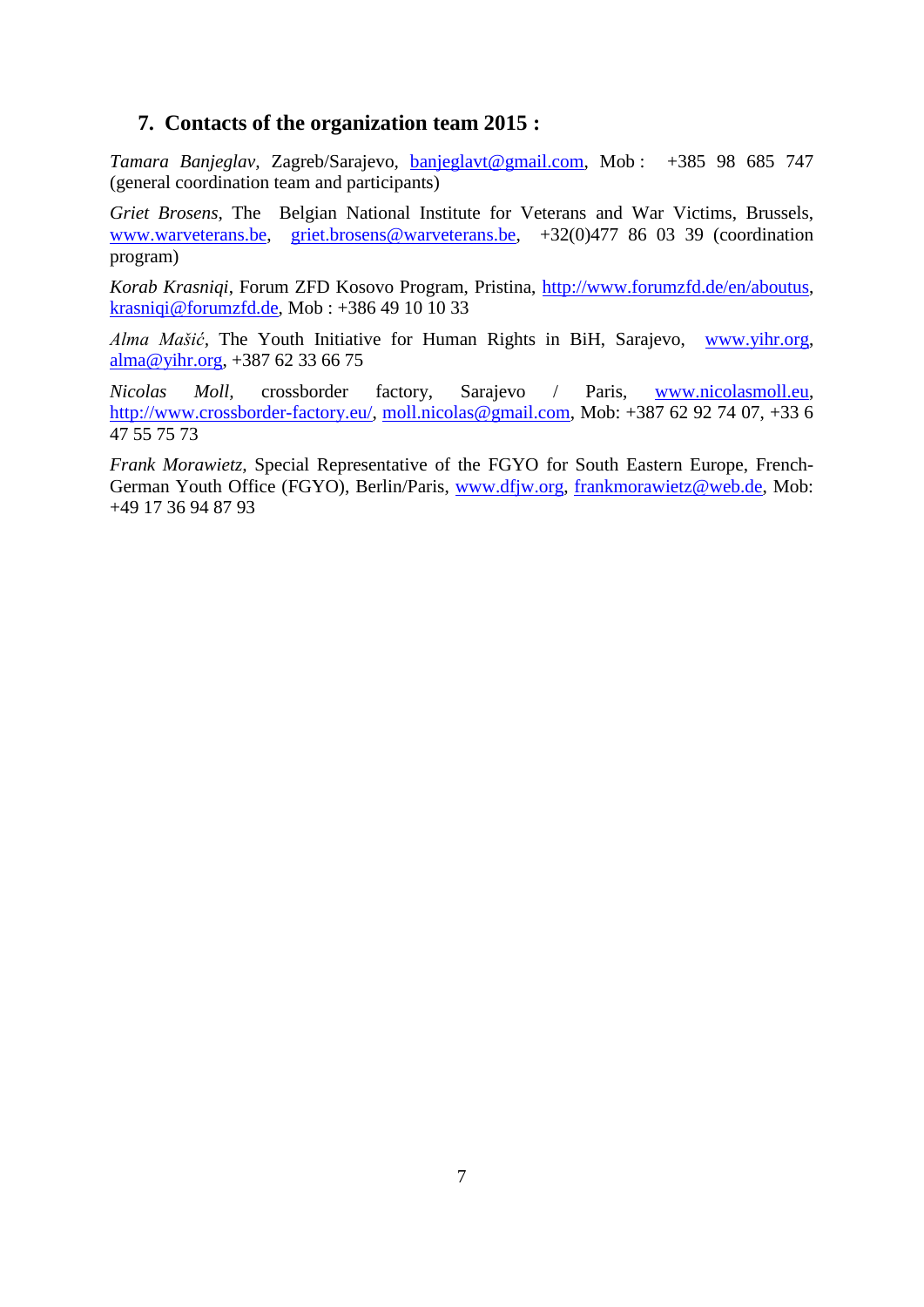Also generously supported by our partners:





City of Dinant In Flanders Fields Museum Museum at the Yser







City of Ypres Royal Museum for Central Africa



Chanchellery of The Prime Minister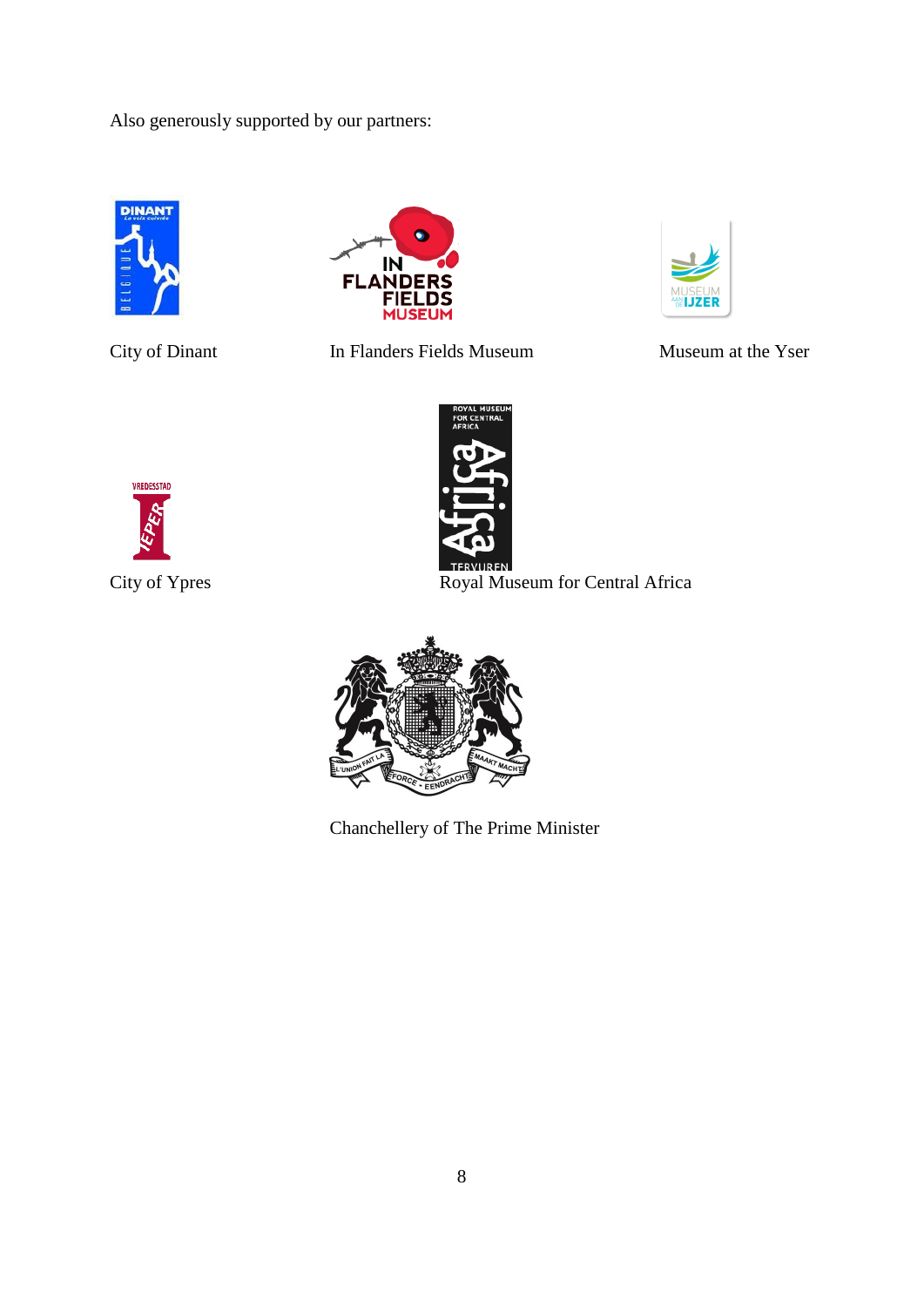## **Participants / Učesnici 'Memory Lab' 2015**

 $* =$  Member of the organization team / član/ica organizacionog tima

| Name / Ime            | Organization / Organizacija                                                                                                                                                                                                        | <b>Function / Pozicija</b>                                                                                                      | Town / Grad                     |
|-----------------------|------------------------------------------------------------------------------------------------------------------------------------------------------------------------------------------------------------------------------------|---------------------------------------------------------------------------------------------------------------------------------|---------------------------------|
| Maša Avramović        | C31 – Centra za razvoj kulture dečjih prava;<br>Odeljenju za pedagogiju Filozofskog fakulteta u<br>Beogradu / $C31$ – Centre for the development of<br>childrens rights culture; Department of Pedagogy,<br>University of Belgrade | Predsjednica organizacija, doktorandica /<br>President of the organization, PhD candidate                                       | Belgrade (SRB)                  |
| Tamara Banjeglav*     |                                                                                                                                                                                                                                    | Freelance researcher / nezavisna istraživačica                                                                                  | Zagreb (HR) /<br>Sarajevo (BiH) |
| <b>Julie Biro</b>     |                                                                                                                                                                                                                                    | Documentary filmmaker / Režiserka<br>dokumentarnog filma                                                                        | Paris $(F)$                     |
| Ervin Blažević        | Optimisti 2004 Kozarac                                                                                                                                                                                                             | Predsjednik / President                                                                                                         | Prijedor (BiH)                  |
| <b>Laura Boerhout</b> | Anne Frank House / University of Amsterdam                                                                                                                                                                                         | Freelance historian / PhD Candiate /<br>nezavisna istraživačica / doktorska<br>kandidatkinja                                    | Amsterdam (NL)                  |
| <b>Judith Brand</b>   | Forum ZFD BiH                                                                                                                                                                                                                      | Program Manager / Programska menadžerica                                                                                        | Sarajevo (BiH)                  |
| <b>Griet Brosens*</b> | Belgium Nationals Institute for War veterans /<br>Belgijski nacionalni institut za ratne veterane                                                                                                                                  | Historian, in charge of educational<br>remembrance-projects/ historičarka, zadužena<br>za edukacijske projekte na temu sjećanja | Brussels (BL)                   |
| Mirna Buljugić        | Balkanske istraživačke mreže u BiH (BIRN BiH) /<br>Balkan Investigative Network in Bosnia and<br>Herzegovina                                                                                                                       | Direktorica / director                                                                                                          | Sarajevo (BiH)                  |
| <b>Fjolle Caka</b>    | Forum ZFD - Kosovo Program                                                                                                                                                                                                         | Memory Mapping Kosovo participant /<br>učesnica programa Mapiranje sjećanja<br>Kosovo                                           | Prishtina (KS)                  |
| <b>Orhan Ceka</b>     | Liberal Alternative Institute                                                                                                                                                                                                      | Co-director / ko-direktor                                                                                                       | Tetovo (MK)                     |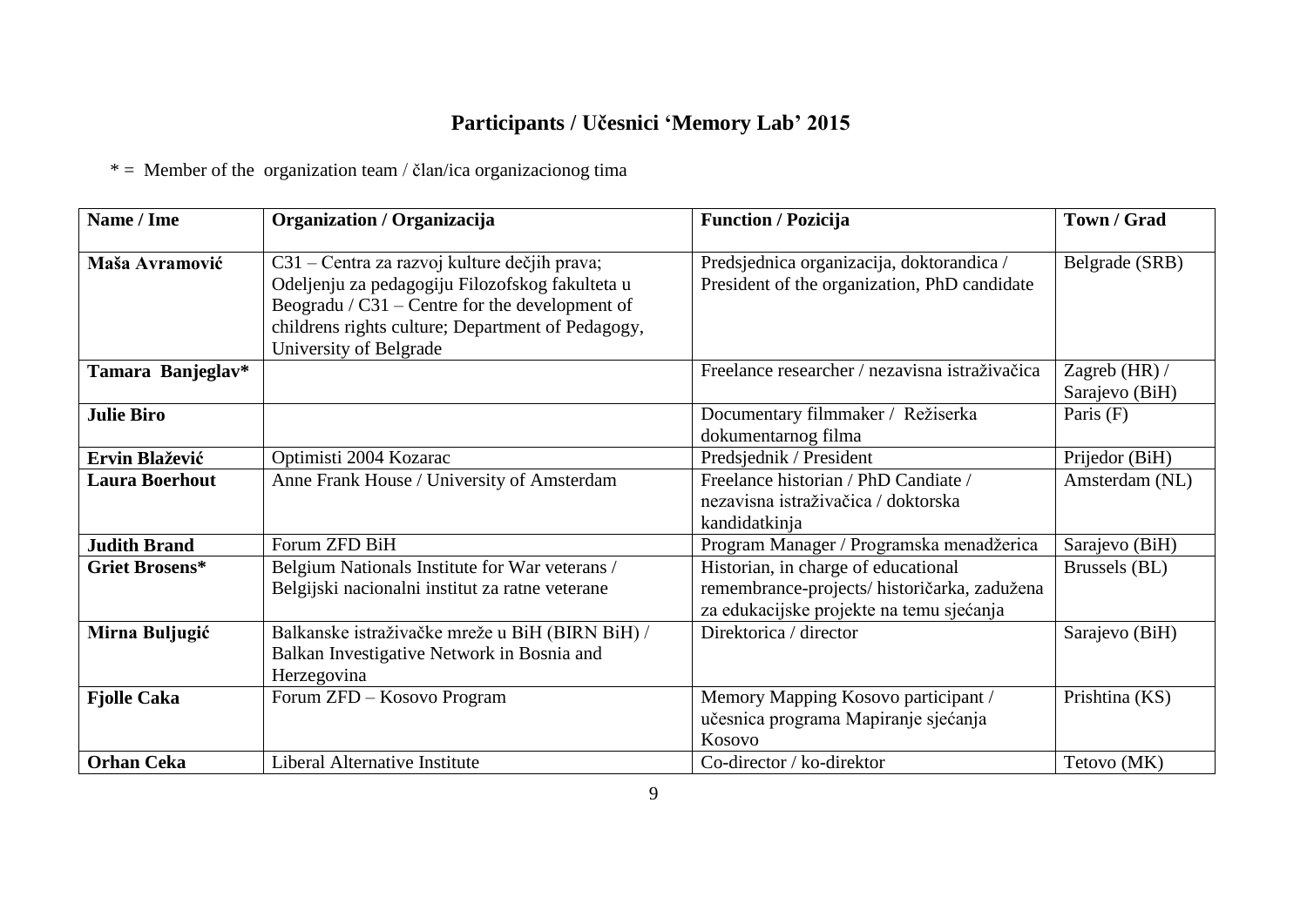| Venera Čočaj           | <b>YIHR Kosovo</b>                                     | Team member / članica tima                  | Poreč (HR) /    |
|------------------------|--------------------------------------------------------|---------------------------------------------|-----------------|
|                        |                                                        |                                             | Prishtina (KS)  |
| <b>Michel Descamps</b> | Hainaut Mémoire                                        | Project Manager / projektni menadžer        | Charleroi (BEL) |
| Erla Gjinishi          | <b>Alter Habitus</b>                                   | Associate / saradnica                       | Prishtina (KS)  |
| Nataša Govedarica      | Forum ZFD Srbija / forumZFD Serbia                     | Director / direktorica                      | Belgrade (SRB)  |
| <b>Alain Gueraud</b>   | <b>DRJSCS</b> du Limousin                              | CEPJ / Savjetnik za obrazovanje mladih      | Limoges $(F)$   |
| Elma Hašimbegović      | Historijski muzej Bosne i Hercegovine / Historical     | Direktorica / Director                      | Sarajevo (BiH)  |
|                        | museum of BiH                                          |                                             |                 |
| <b>Matthias Heyl</b>   | Ravensbrück Memorial Site / Memorijalni centar         | Head of Educational Services / Voditelj     | Fürstenberg (D) |
|                        | Ravensbrück                                            | službe za obrazovanje                       |                 |
| <b>Joachim Koenig</b>  | Buchenwald Memorial / Memorijalni centar               | Pedagogical Department / Pedagoški odjel    | Weimar-         |
|                        | Buchenwald                                             |                                             | Buchenwald (D)  |
| Korab Krasniqi*        | Forum ZFD Kosovo                                       | Project Manager / Projektni menadžer        | Prishtina (KS)  |
| Vjollca Krasniqi       | University of Prishtina, Faculty of Philosophy,        | Assistant professor / docentica             | Prishtina (KS)  |
|                        | University Programme Gender Studies and Research /     |                                             |                 |
|                        | Univerzitet u Prištini, Filozofski fakultet, Studijski |                                             |                 |
|                        | program rodne studije                                  |                                             |                 |
| Jasmina Lazović        | Inicijativa mladih za ljudska prava Srbija / Youth     | Koordinatorka programa za tranzicionu       | Belgrade (SRB)  |
|                        | Intiative for Human Rights Serbia                      | pravdu / Coordinator of the Transitional    |                 |
|                        |                                                        | Justice Program                             |                 |
| <b>Carine Leveque</b>  | ONAC National office for war veterans and war          | Memory and Communication Coordinator /      | Montpellier (F) |
|                        | victims/ Francuski nacionalni ured za ratne veterane i | Koordinatorica programa sjećanja i          |                 |
|                        | žrtve rata                                             | komunikacije                                |                 |
| Lejla Mamut            | UN Women Country Office BiH                            | War sexual violence project coordinator/    | Sarajevo (BiH)  |
|                        |                                                        | Koordinatorica projekta o ratnom seksualnom |                 |
|                        |                                                        | nasilju                                     |                 |
| Ružica Marjanović      | Festival "Na pola puta" / Festival "Half way"          | Programska urednica i osnivačica Festivala/ | Užice (SRB)     |
|                        |                                                        | Programme editor and the Festival founder   |                 |
| Alma Mašić*            | Youth Initiative for Human Rights BiH / Iniciativa     | Director / Direktorica                      | Sarajevo (BiH)  |
|                        | mladih za ljudska prava BiH                            |                                             |                 |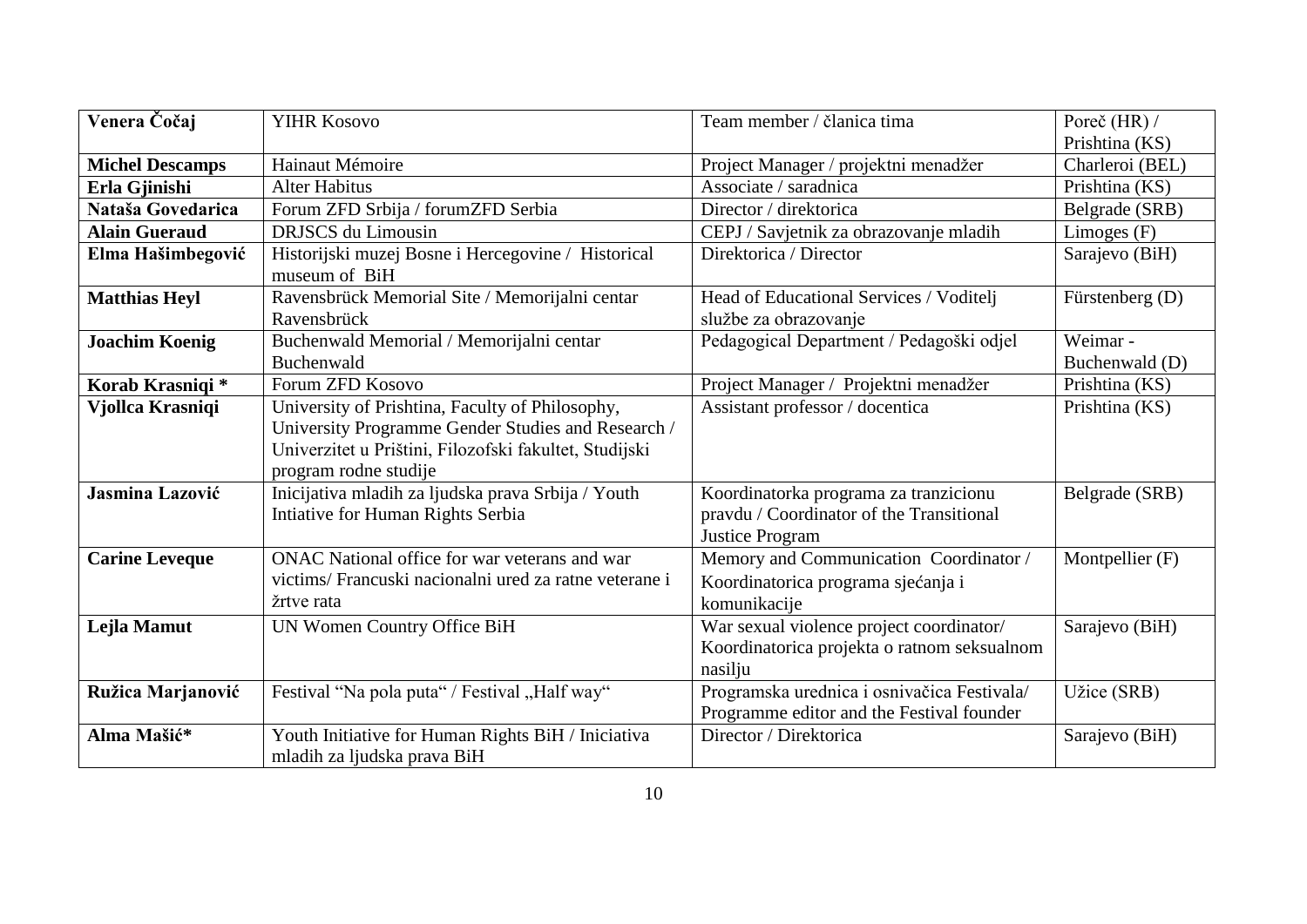| <b>Sven Milekić</b>      | <b>Balkan Investigative Reporting Network</b>           | Jouranlist and researcher / Novinar i          | Zagreb (HR)      |
|--------------------------|---------------------------------------------------------|------------------------------------------------|------------------|
|                          | / Balkanska istraživačka mreža (BIRN)                   | istraživač                                     |                  |
| Ana Milošević            | Universite libre de Bruxelles, University of Maastricht | PhD candidate / doktorandica                   | Brussels (BL)    |
| Nicolas Moll*            |                                                         | Historian and Consultant / Historičar i        | Sarajevo (BiH) / |
|                          |                                                         | konsultant                                     | Paris $(F)$      |
| <b>Frank Morawietz*</b>  | French-German Youth Office / Francusko-njemački         | Special coordinator for the activities of OFAJ | Berlin $(D)$     |
|                          | ured za mlade (OFAJ)                                    | in SEE / Specijalni koordinator za aktivnosti  |                  |
|                          |                                                         | OFAJa u Jugoistočnoj Evropi                    |                  |
| <b>Jacqueline Nießer</b> | Graduate School for East and Southeast European         | PhD Student / doktorska kandidatkinja          | Regensburg (D)   |
|                          | Studies, University of Regensburg / Post-diplomski      |                                                |                  |
|                          | studij Istočne i Jugoistočne Europe, Univerzitet u      |                                                |                  |
|                          | Regensburgu                                             |                                                |                  |
| Tamara Opačić            | Srpsko narodno vijeće, Novosti / Serbian National       | Medijska savjetnica, izvršna urednica web      | Zagreb (HR)      |
|                          | Council, Novosti                                        | izdanja tjednika Novosti / media consultant,   |                  |
|                          |                                                         | editor of the web site of weekly newspapers    |                  |
|                          |                                                         | Novosti                                        |                  |
| Lejla Osmanić            | Muzej grada Zenice / Zenica City Museum                 | Curator of Fine Arts / kustos                  | Zenica (BiH)     |
| Ivo Pejaković            | Memorijalni centar Jasenovac / Jasenovac Memorial       | Kustos / curator                               | Jasenovac (HR)   |
|                          | Centre                                                  |                                                |                  |
| Tanja Petrović           | Documenta - Centar za suočavanje s prošlošću /          | Program coordinator / programska               | Zagreb (HR)      |
|                          | Documenta – Centre for Dealing with the Past            | koordinatorica                                 |                  |
| <b>Edin Ramulić</b>      | Udruženje Prijedorčanki "Izvor" / Association of        | Potpredsjednik / Vice president                | Prijedor (BiH)   |
|                          | citzens of Prijedor "Izvor"                             |                                                |                  |
| <b>Nina Ritz</b>         | Max Mannheimer Study Center, Dachau / Obrazovni         | Head of the Max Mannheimer Study Center /      | Dachau (D)       |
|                          | centar Max Mannheimer, Dachau                           | Voditeljica Max Mannheimer obrazovnog          |                  |
|                          |                                                         | centra                                         |                  |
| <b>Günter Schlusche</b>  | Berlin Wall Foundation / Fondacija Berlinski zid        | Architect, Planner / arhitekt, planer          | Berlin $(D)$     |
| <b>Florent Schaeffer</b> | <b>CCFD</b> - Terre Solidaire                           | Project Manager Eastern Europe / projektni     | Paris $(F)$      |
|                          |                                                         | menadžer za Istočnu Europu                     |                  |
| <b>Arber Selmani</b>     | KultPlus – the online portal, PROPLUS NGO               | Journalist, Project Assistant / novinar,       | Prishtina (KS)   |